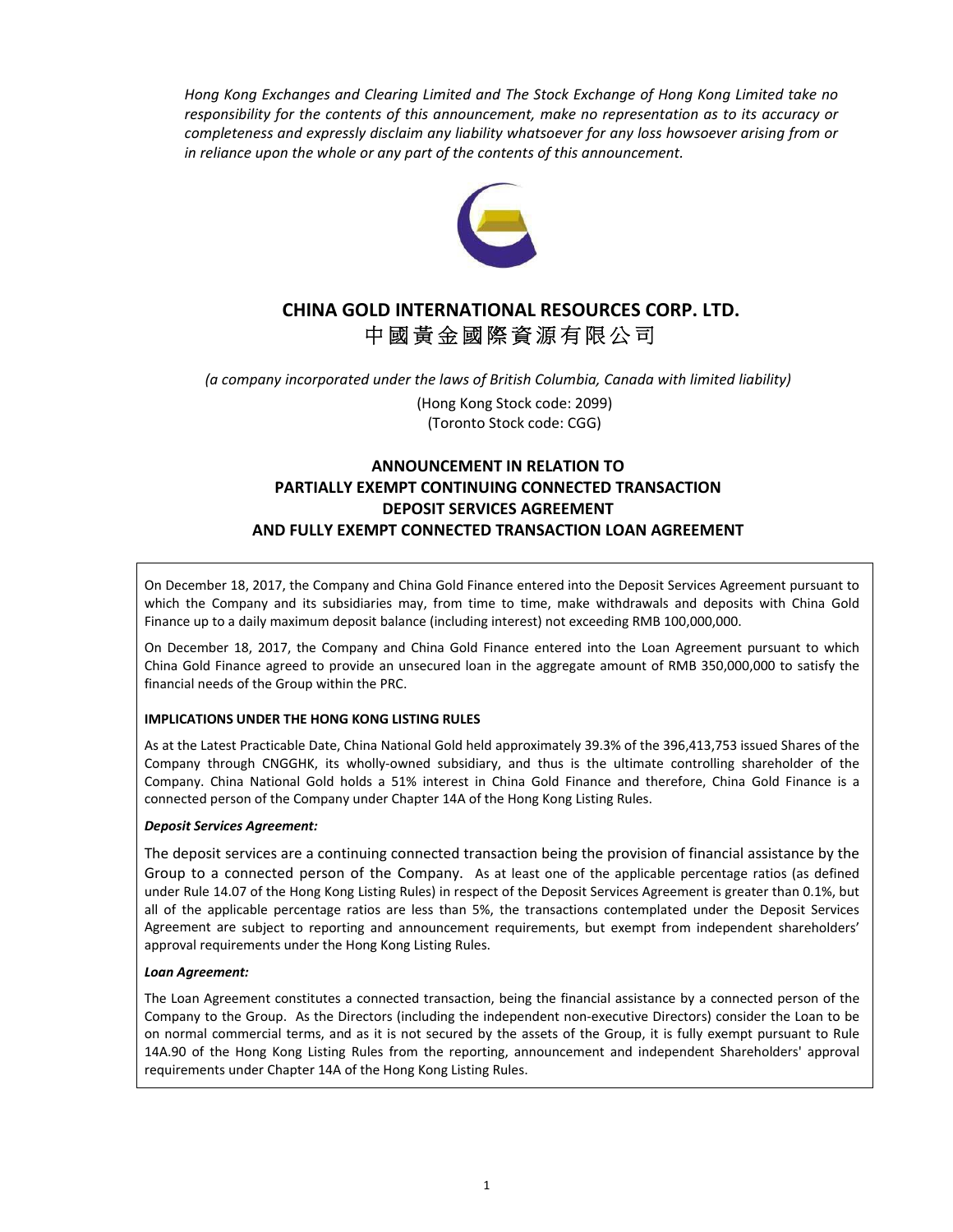#### **CONTINUING CONNECTED TRANSACTION**

#### **Deposit Services Agreement**

#### **A. Key terms of the Deposit Services Agreement**

| Date:                 | December 18, 2017                                                                                                                                                                                                                                                  |  |
|-----------------------|--------------------------------------------------------------------------------------------------------------------------------------------------------------------------------------------------------------------------------------------------------------------|--|
| <b>Parties:</b>       | the Company, as the Recipient; and<br>(a)                                                                                                                                                                                                                          |  |
|                       | (b)<br>China Gold Finance, as the Provider                                                                                                                                                                                                                         |  |
| Subject matter:       | Deposit services provided by China Gold Finance to the Recipient and/or its controlled<br>subsidiaries within the PRC.                                                                                                                                             |  |
| Term:                 | One year commencing January 1, 2018                                                                                                                                                                                                                                |  |
| Description:          | Deposit Service                                                                                                                                                                                                                                                    |  |
|                       | China Gold Finance will accept deposits from the Recipients, up to a maximum<br>amount of daily deposit balance (including interest) not exceeding RMB100 million<br>during the term of the Deposit Services Agreement.                                            |  |
| <b>Payment terms:</b> | Deposit interest rates payable by China Gold Finance to the Recipients for any<br>deposits shall be, at a minimum, 20% higher than the benchmark interest rate<br>published by The People's Bank of China for the same period and for the same type of<br>deposit. |  |

#### **B. Proposed cap and basis of determination for cap under the Deposit Services Agreement**

The following table sets out the proposed daily cap for the years indicated.

| <b>PERIOD</b>                                            | JAN 1, 2018 - DEC 31, 2018 |
|----------------------------------------------------------|----------------------------|
| <b>DAILY DEPOSIT BALANCE</b><br>(INCLUDING ANY INTEREST) | RMB 100 million            |

The Company estimates that the daily cap for the maximum daily balance of the deposit (including any interest) for the term of the Deposit Services Agreement is RMB100,000,000 after considering the current operations and development plan of the Recipient. After giving effect to the expansion of the Jiama Mine and factoring in possible acquisitions that the Company is pursuing, the Company anticipates its revenues, and therefore its overall cash flows, will increase which will generate more utilization under the Deposit Services Agreement. The cap has been set having regard to the Group's anticipated surplus onshore cash flow expectations during 2018.

#### **C. Reasons for the Deposit Services Agreement**

The reasons for and benefits on the Deposit Services Agreement mainly include:

- (a) the Deposit Services Agreement will enable all of the existing and potential new members of the Group to utilize the deposit services provided by China Gold Finance;
- (b) the interest rate payable for the Recipients' deposits with China Gold Finance shall be, at a minimum, 20% higher than the benchmark interest rate published by The People's Bank of China for the same period and for the same type of deposit;
- (c) China Gold Finance shall ensure the prudent management of its business and the strict compliance with the risk control indicators for financial institutions issued by the CBRC;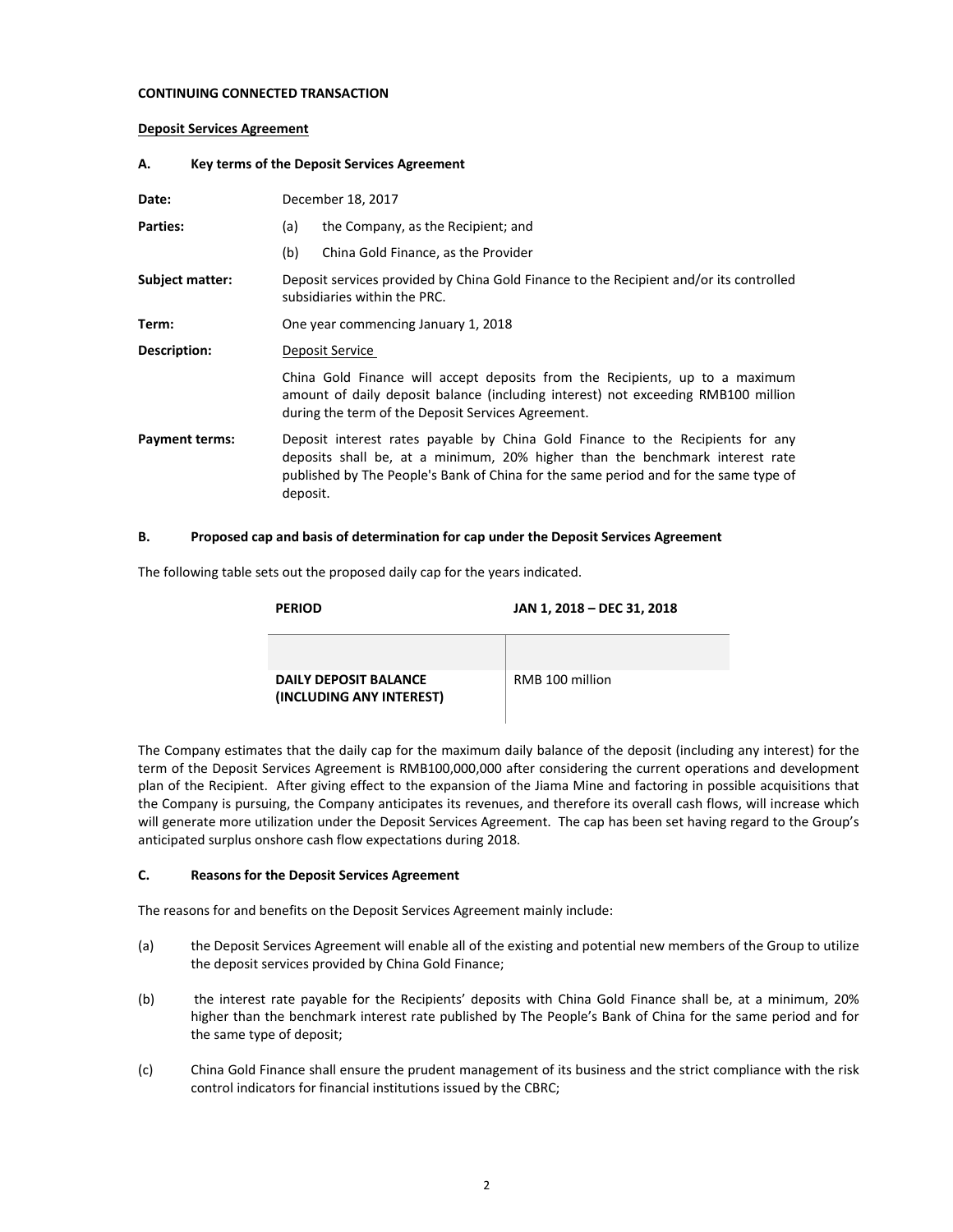- (d) China Gold Finance is required under the terms of the Deposit Services Agreement to provide deposit services to the Recipients at terms that are not inferior to the terms for the same type of services provided by the major domestic commercial banks, and by China Gold Finance to China National Gold and its subsidiaries;
- (e) China National Gold has excellent credibility in the gold industry and a very sound financial history;
- (f) the Group has a long term cooperative relationship with China National Gold;
- (g) China Gold Finance is regulated by the CBRC and must adhere, when providing the deposit services, to the relevant rules, regulations and measures formulated and promulgated thereunder and other applicable PRC laws and regulations issued by the central government or local governments at the provincial, autonomous regional and municipal levels of the PRC from time to time;
- (h) China Gold Finance has been in operation since 2015 and has established a proven track record of performance;
- (i) The Recipients are expected to benefit from the China Gold Finance's better understanding of the operations of the Recipient which will allow more expedient and efficient services than those rendered by other major domestic commercial banks;
- (j) Pursuant to the relevant regulations of the CBRC, the customers of China Gold Finance are limited to entities affiliated with China National Gold and its subsidiaries, thereby reducing the risks that China Gold Finance may otherwise be exposed to if its customers include other entities unrelated to China National Gold;
- (k) China National Gold, being the largest gold producer in China and 100% owned by the Chinese central government, has good credibility in the industry. This lends assurance to the Recipients that risks they may face conducting business with China National Gold (including China Gold Finance) should be low;
- (l) The terms under the Deposit Services Agreement are fair, reasonable and beneficial to the Group;
- (m) The Directors (including the independent non‐executive Directors) consider that the terms of the Deposit Services Agreement and the daily cap in respect of the maximum daily balance of deposit (including interest) under the Deposit Services Agreement are fair and reasonable and are entered into on normal commercial terms, and on terms no less favourable than those available to independent third parties under the prevailing local market conditions, in the ordinary and usual course of business of the Company and in the interests of the Company and the Shareholders as a whole.

#### **IMPLICATIONS UNDER THE HONG KONG LISTING RULES**

#### **Deposit Services Agreement**

As at the Latest Practicable Date, China National Gold held approximately 39.3% of the 396,413,753 issued Shares of the Company through CNGGHK, its wholly‐owned subsidiary, and thus is the ultimate controlling shareholder of the Company. China National Gold holds a 51% interest in China Gold Finance and therefore, China Gold Finance is a connected person of the Company under Chapter 14A of the Hong Kong Listing Rules.

The deposit services are a continuing connected transaction, being the provision of financial assistance by the Group to a connected person of the Company. As at least one of the applicable percentage ratios (as defined under Rule 14.07 of the Hong Kong Listing Rules) in respect of the Deposit Services Agreement is greater than 0.1%, but all of the applicable percentage ratios are less than 5%, the transactions contemplated under the Deposit Services Agreement are subject to reporting and announcement requirements, but exempt from independent shareholders' approval requirements under the Hong Kong Listing Rules.

#### **LOAN AGREEMENT**

The Loan Agreement constitutes a connected transaction, being the provision of financial assistance by a connected person of the Company to the Group. As the directors (including the independent non‐executive Directors) consider the Loan to be on normal commercial terms, and as it is not secured by the assets of the Group, it is fully exempt pursuant to Rule 14A.90 of the Hong Kong Listing Rules from the reporting, announcement and independent Shareholders' approval requirements under Chapter 14A of the Hong Kong Listing Rules.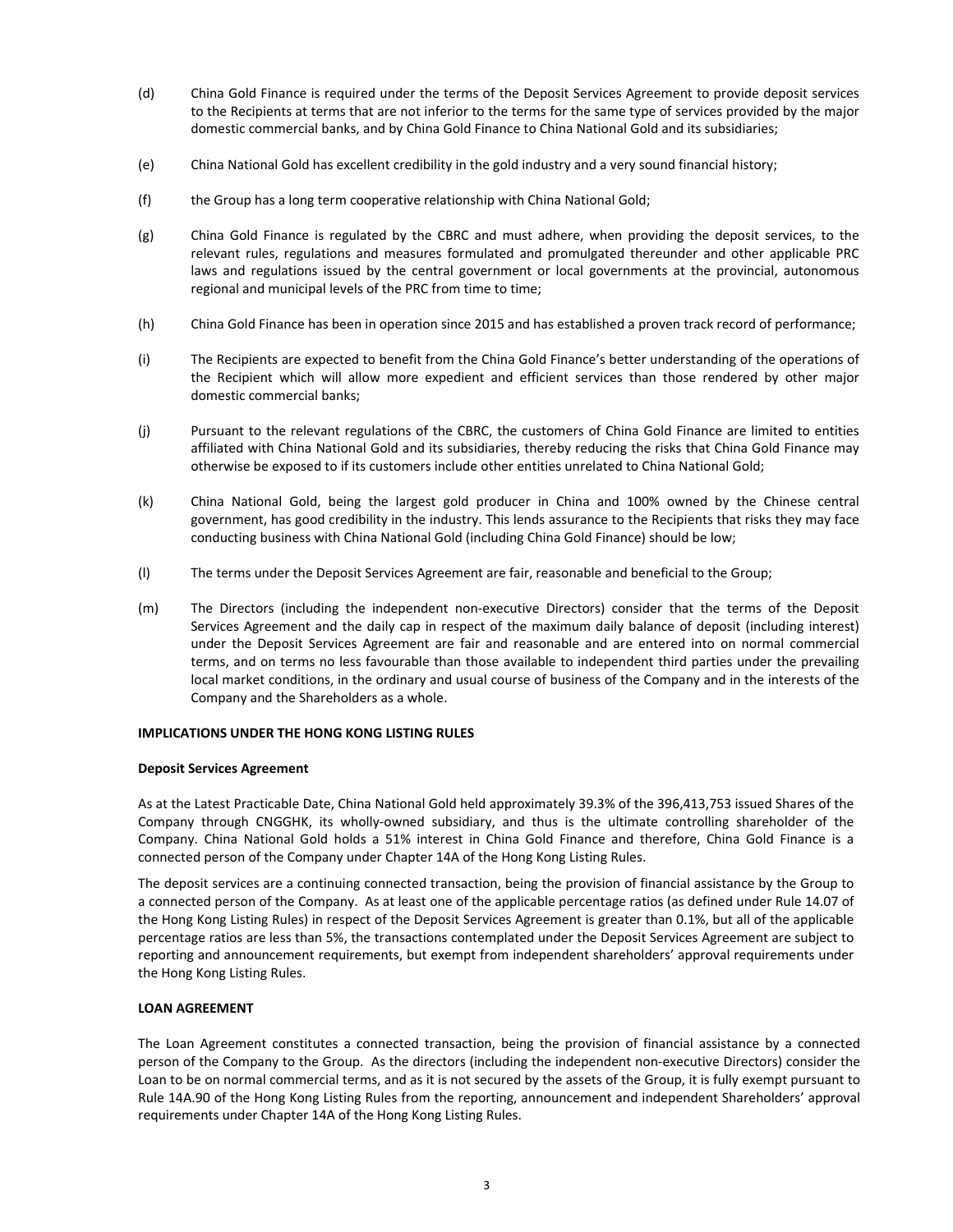#### **MANAGEMENT OF CONFLICTS**

Each of Mr. Xin Song (Chairman and executive Director), Mr. Bing Liu (executive Director), Mr. Lianzhong Sun (non‐ executive Director) and Mr. Liangyou Jiang (executive Director) are considered to have a conflict of interest in the transactions contemplated under the Deposit Services Agreement and the Loan Agreement, respectively due to their senior management positions held in China National Gold. All of them abstained from voting on the relevant resolutions at the Board meeting to approve the Deposit Services Agreement and the Loan Agreement, respectively. All the remaining Directors have confirmed at such Board meeting that they have no material interest in the transactions contemplated under both the Deposit Services Agreement and the Loan Agreement.

#### **INFORMATION ABOUT THE COMPANY**

The Company is a gold and base metal mining company based in Vancouver, Canada. Its principal properties are located in Inner Mongolia, China and in the Tibet Autonomous Region, China. The Company commenced gold production at the Inner Mongolia mine in July 2007 and commenced commercial gold production on July 1, 2008. The Company also commenced commercial production of copper, molybdenum, gold, silver, lead and zinc at the Tibet mine in December 2010.

#### **INFORMATION ABOUT CHINA NATIONAL GOLD**

China National Gold is the only enterprise directly supervised by the State Council of the PRC that focuses on the exploration, mining, processing, smelting, refining and sales of gold. It also operates other nonferrous mineral assets related businesses. The predecessor of China National Gold was China National Gold Corporation, which was established in 1979 and headquartered in Beijing. China National Gold was the largest gold producer in China in 2016 by gold output, according to the China Gold Association. It is also the only enterprise in the gold industry in China that explores, produces and processes gold with a grade of Au99999.

China National Gold is the controlling shareholder of the Company, holding 39.3% of the issued and outstanding Shares of the Company. Therefore, China National Gold is a connected person of the Company for the purpose of Chapter 14A of the Hong Kong Listing Rules.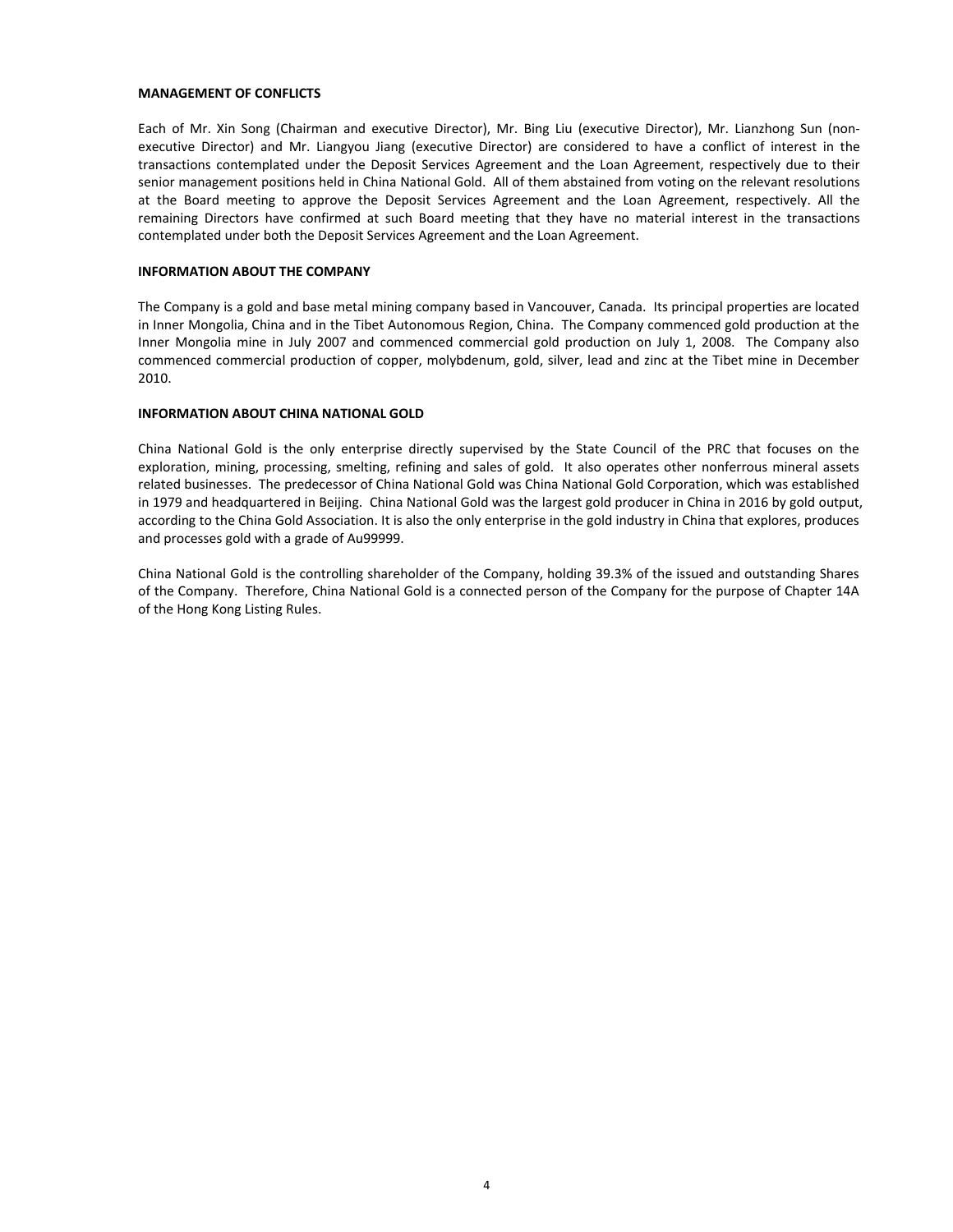The following chart illustrates the relationship between the Company and China National Gold.



#### **INFORMATION ABOUT CHINA GOLD FINANCE**

China Gold Finance obtained approval for establishment from the CBRC on August 18, 2014. China Gold Finance obtained the Financial License granted by CBRC's Beijing office on May 12, 2015. The principal operations of China Gold Finance include: providing financial and financing advisory, assisting its members in collecting and making transaction payments; handling entrusted loan and entrusted investments among its members; handling bill acceptance and discounting affairs for its members; conducting internal financial transfers between members the corresponding settlement, clearing design; absorbing deposits from its members; providing loans and finance lease to its members; and engaging in inter-bank borrowings.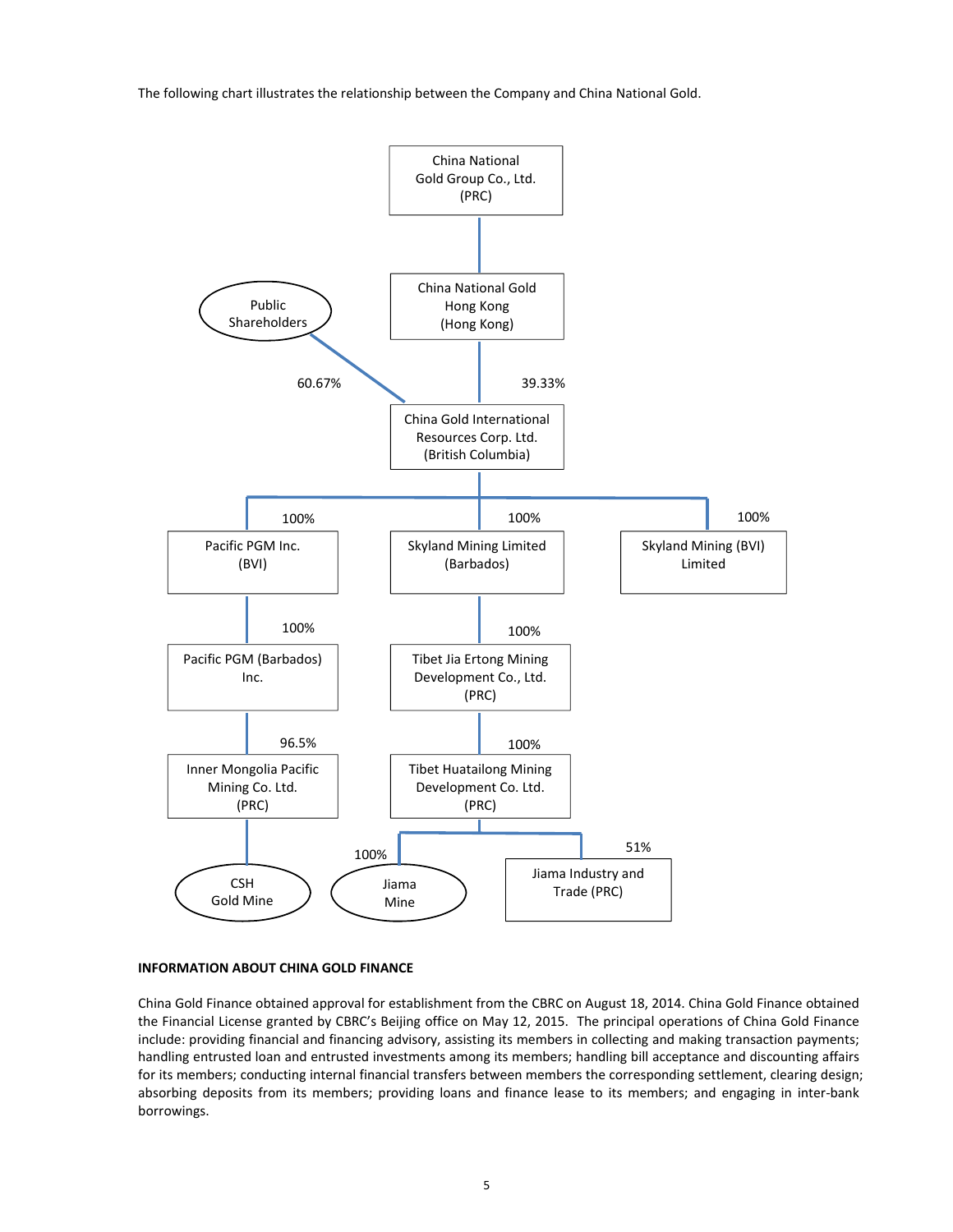# **DEFINITIONS**

In this announcement, unless the context otherwise requires, the following expressions shall have the following meanings:

| "Board"                                | the board of Directors;                                                                                                                                                                                                                                                                                                              |
|----------------------------------------|--------------------------------------------------------------------------------------------------------------------------------------------------------------------------------------------------------------------------------------------------------------------------------------------------------------------------------------|
| "Cap"                                  | with respect to the Deposit Services Agreement, the daily cap of such services<br>provided pursuant to the Deposit Services Agreement, as set out in this<br>announcement;                                                                                                                                                           |
| "China Gold Finance"                   | China National Gold Group Finance Co., Ltd., a subsidiary of China National Gold<br>existing under the laws of PRC;                                                                                                                                                                                                                  |
| "China National Gold"                  | China National Gold Group Co., Ltd. (formerly known as China National Gold<br>Group Corporation), the ultimate controlling shareholder of the Company<br>currently holding approximately 39.3% of the issued share capital of the<br>Company through China National Gold Hong Kong Limited, its wholly-owned<br>subsidiary;          |
| "CNGGHK"                               | China National Gold Group Hong Kong Limited;                                                                                                                                                                                                                                                                                         |
| "Company"                              | China Gold International Resources Corp. Ltd., a limited liability company<br>incorporated under the laws of British Columbia, Canada with its Shares listed<br>on both the Hong Kong Stock Exchange and the Toronto Stock Exchange;                                                                                                 |
| "connected person(s)"                  | has the same meaning ascribed thereto under the Hong Kong Listing Rules;                                                                                                                                                                                                                                                             |
| "Continuing Connected<br>Transactions" | the transactions contemplated under the Deposit Services Agreement, and the<br>Cap thereunder, which constitutes a continuing connected transactions of the<br>Company under Chapter 14A of the Hong Kong Listing Rules;                                                                                                             |
| "CBRC"                                 | China Banking Regulatory Commission;                                                                                                                                                                                                                                                                                                 |
| "Deposit Services Agreement"           | deposit services agreement between the Company and China Gold Finance<br>dated December 18, 2017 pursuant to which the Company and its subsidiaries<br>may, from time to time, make withdrawals and deposits with China Gold<br>Finance up to a daily maximum deposit balance (including interest) not<br>exceeding RMB 100,000,000; |
| "Directors", each a "Director"         | the directors of the Company;                                                                                                                                                                                                                                                                                                        |
| "Group"                                | the Company and its subsidiaries (as defined under the Hong Kong Listing<br>Rules);                                                                                                                                                                                                                                                  |
| "Hong Kong"                            | Hong Kong Special Administrative Region of the People's Republic of China;                                                                                                                                                                                                                                                           |
| "Hong Kong Listing Rules"              | the Rules Governing the Listing of Securities on the Hong Kong Stock Exchange;                                                                                                                                                                                                                                                       |
| "Hong Kong Stock<br>Exchange"          | The Stock Exchange of Hong Kong Limited;                                                                                                                                                                                                                                                                                             |
| "Huatailong"                           | Tibet Huatailong Mining Development Co., Ltd., a limited liability company<br>incorporated in the PRC which owns and operates the Jiama Mine, in which the<br>Company holds a 100% interest through Skyland Mining Limited and Tibet Jia<br>Ertong Mining Development Co., Ltd., its wholly-owned subsidiaries;                      |
| "Inner Mongolia"                       | Inner Mongolia Autonomous Region of the PRC;                                                                                                                                                                                                                                                                                         |